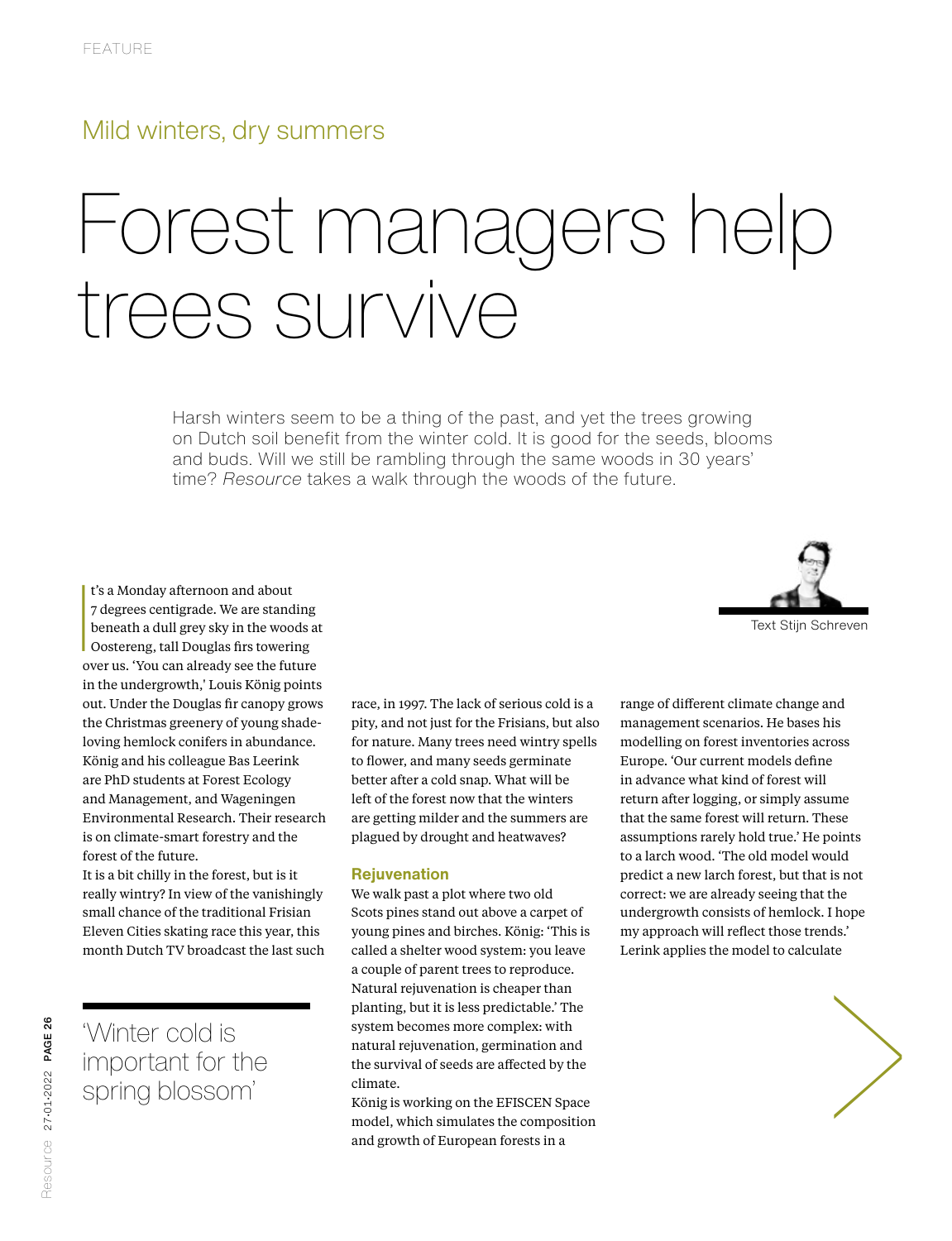Resource 27-01-2022 PAGE 27 Resource 27•01•2022 PAGE 27



Louis König and Bas Leerink, PhD students at Forest Ecology and Forest Management, are researching climate-smart forestry, the forest of the future. 'We expect that climate change will influence flowering and seed production, but exactly how is a complex question.' Photo Guy Ackermans